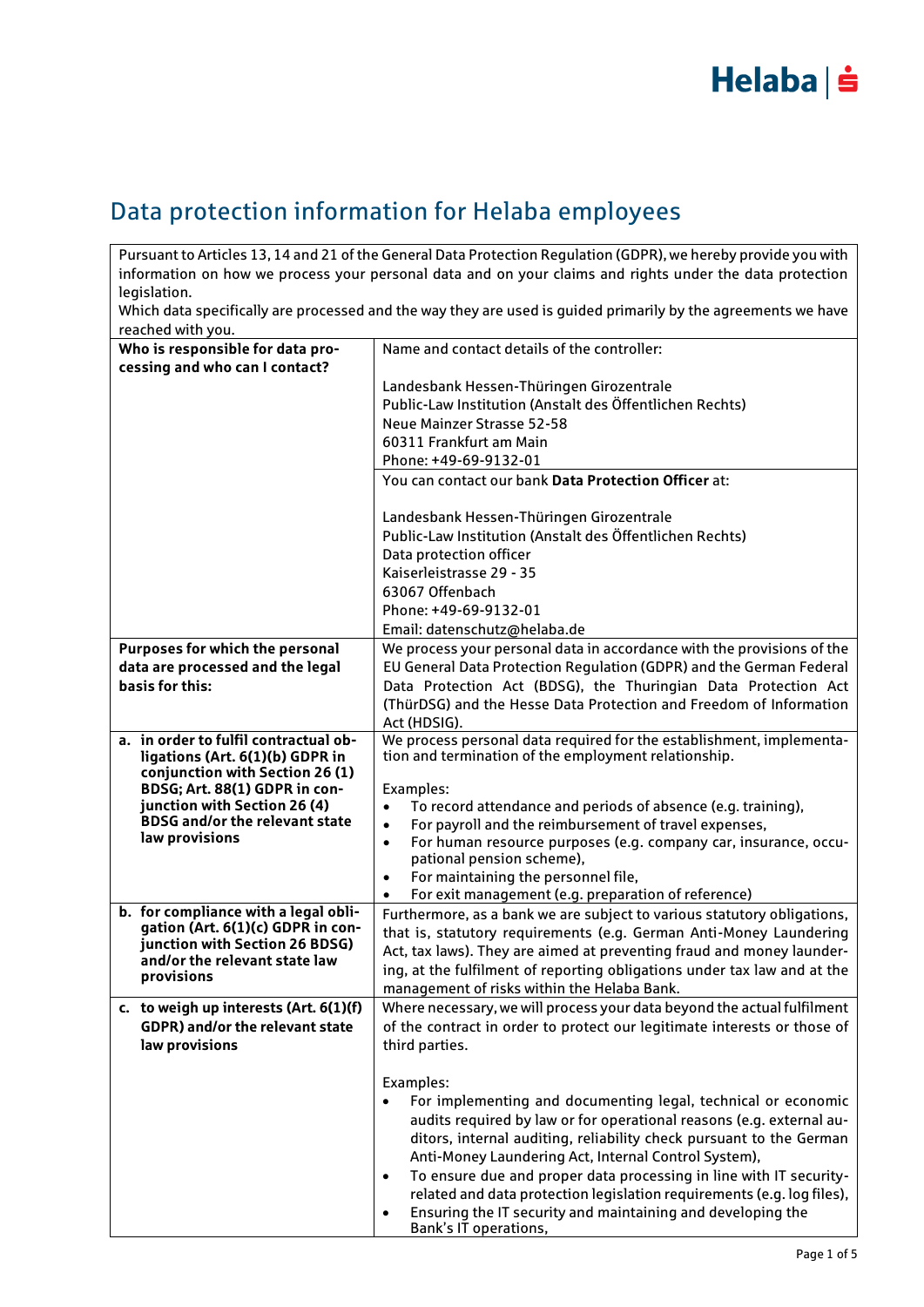|                                                                                                                                                                                                                                                                                                                                                                             | Preventing and detecting criminal offences,<br>$\bullet$<br>Building and plant security measures (e.g. physical access control),<br>$\bullet$<br>For data protection control/for data protection and data security<br>$\bullet$<br>purposes,<br>Assertion of legal claims and defence in legal disputes,<br>$\bullet$<br>For human resources planning and human resources controlling;<br>$\bullet$<br>For human resources reporting;<br>$\bullet$<br>Telephone numbers/email addresses for activating/executing Ciritx<br>access.                                                                                                                                                                                                                                                                                                                                                                                                                                                                                                                                                                                                                                                                                                                                                                                                                                                                                                                                                                                                                                                                                                                                                                                                                                                                                           |
|-----------------------------------------------------------------------------------------------------------------------------------------------------------------------------------------------------------------------------------------------------------------------------------------------------------------------------------------------------------------------------|------------------------------------------------------------------------------------------------------------------------------------------------------------------------------------------------------------------------------------------------------------------------------------------------------------------------------------------------------------------------------------------------------------------------------------------------------------------------------------------------------------------------------------------------------------------------------------------------------------------------------------------------------------------------------------------------------------------------------------------------------------------------------------------------------------------------------------------------------------------------------------------------------------------------------------------------------------------------------------------------------------------------------------------------------------------------------------------------------------------------------------------------------------------------------------------------------------------------------------------------------------------------------------------------------------------------------------------------------------------------------------------------------------------------------------------------------------------------------------------------------------------------------------------------------------------------------------------------------------------------------------------------------------------------------------------------------------------------------------------------------------------------------------------------------------------------------|
| d. on account of your consent (Art.<br>6(1)(a) GDPR) and/or the rele-<br>vant state law provisions                                                                                                                                                                                                                                                                          | If you have granted your consent to the processing of personal data for<br>specific purposes (e.g. to implement company integration manage-<br>ment; to carry out employee surveys on a voluntary basis; use of your<br>photo on the intranet), the lawfulness of such processing is a given on<br>the basis of your consent.                                                                                                                                                                                                                                                                                                                                                                                                                                                                                                                                                                                                                                                                                                                                                                                                                                                                                                                                                                                                                                                                                                                                                                                                                                                                                                                                                                                                                                                                                                |
| e. processing of special categories<br>of personal data in order to fulfil<br>rights provided by law/ in pay<br>scale agreements / obligations<br>in the areas of employment and<br>social security and social pro-<br>tection law (Art. 9(2)(b) GDPR in<br>conjunction with Section 26 (3)<br>BDSG, Art. 9(2)(h) GDPR in con-<br>junction with Section 22 (1) (b)<br>BDSG) | If we process special categories of personal data, this is done in the ex-<br>ercise of rights or the fulfilment of legal obligations from employment,<br>social security and social protection law within the context of the em-<br>ployment relationship (e.g. passing on of data concerning health to the<br>health insurance company, recording of severe disability with a view to<br>additional leave and calculation of the severely disabled levy) and/or to<br>assess the capacity to work.                                                                                                                                                                                                                                                                                                                                                                                                                                                                                                                                                                                                                                                                                                                                                                                                                                                                                                                                                                                                                                                                                                                                                                                                                                                                                                                         |
| <b>Categories of personal data being</b><br>processed and sources from which<br>these data originate:                                                                                                                                                                                                                                                                       | We process personal data which we receive from you in the context of<br>the selection and recruitment process or in the course of employment.<br>Moreover, provided that it is required for the employment relation-<br>ship, we process personal data we collect on a statutory basis from<br>other entities (e.g. ad hoc request of tax-relevant data from the rele-<br>vant tax office, information on periods of incapacity to work from the<br>health insurance company). Furthermore we process personal data we<br>have reliably received from third parties (e.g. recruitment agencies).<br>Relevant personal data include, in particular, your master data (first<br>name, surname, personnel number, address and other contact de-<br>tails), the log data produced when using the IT systems and other data<br>from the employment relationship (e.g. employee history, time regis-<br>tration data, holiday periods, periods of incapacity to work, assess-<br>ments, training, social data, bank details, social insurance number,<br>salary data and the tax ID number; evidence and documents that be-<br>come part of the personnel file) and other data similar to the said cat-<br>egories. This may also include special categories of personal data pur-<br>suant to Art. 9(1) GDPR and/or the relevant state law provisions (e.g.<br>data concerning health).<br>Moreover, personal data (e.g. name and other contact details, if appli-<br>cable security account numbers) of spouses and life partners; partners<br>and children are collected to comply with the statutory obligations<br>from social insurance, company provisions, in particular service agree-<br>ments on pension provisions and the requirements of Art. 2 (1) and<br>Art. 29 of Commission Delegated Regulation (EU) 2017/565. |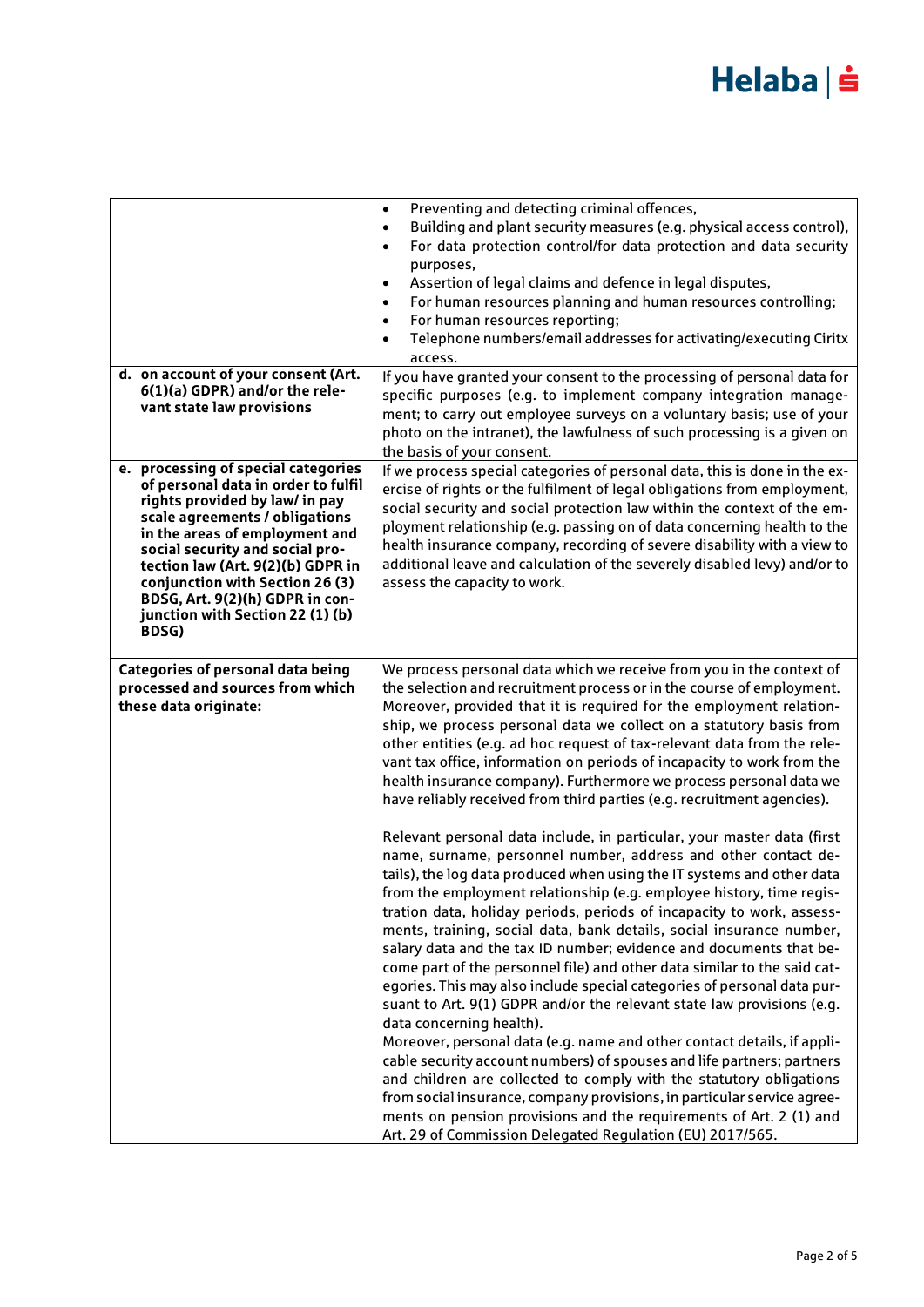| Recipients or categories of recipi-<br>ents of the personal data: | Within the Bank, the entities (e.g. managers, specialist departments,<br>staff council, councils for employees with disabilities) will receive your<br>data which they need to fulfil our contractual and statutory obligations.<br>Concerning the transmission of data to recipients outside the Bank it is<br>worth noting, first of all, that, in principle, we as employers only trans-<br>mit information about our employees if statutory provisions require us<br>to do so, if the employee has granted their consent, if we are otherwise<br>authorised to transmit the information and/or if processors mandated<br>by us quarantee the requirements of the GDPR.<br>Subject to this requirement, additional recipients of personal data may<br>include, for example:<br>Public agencies (e.g. pension insurance providers, occupational<br>$\bullet$<br>pension schemes, social insurance agencies, financial authorities,<br>courts).<br>Bank of the employee (SEPA payment media),<br>$\bullet$<br>Health insurance fund acceptance points,<br>$\bullet$<br>Entities to guarantee claims under occupational pension schemes,<br>$\bullet$<br>Entities to enable the disbursement of capital-forming benefits,<br>$\bullet$<br>Third-party debtors in the case of wage and salary attachment,<br>$\bullet$<br>Insolvency administrators in the case of a private insolvency,<br>$\bullet$<br>Settling the allowance,<br>$\bullet$<br>Companies which provide support in the implementation of an em-<br>$\bullet$<br>ployee survey,<br>Public bodies and institutions (e.g. European Central Bank, Euro-<br>$\bullet$<br>pean Banking Authority, Deutsche Bundesbank, German Federal Fi-<br>nancial Supervisory Authority, financial authorities, criminal prose- |
|-------------------------------------------------------------------|------------------------------------------------------------------------------------------------------------------------------------------------------------------------------------------------------------------------------------------------------------------------------------------------------------------------------------------------------------------------------------------------------------------------------------------------------------------------------------------------------------------------------------------------------------------------------------------------------------------------------------------------------------------------------------------------------------------------------------------------------------------------------------------------------------------------------------------------------------------------------------------------------------------------------------------------------------------------------------------------------------------------------------------------------------------------------------------------------------------------------------------------------------------------------------------------------------------------------------------------------------------------------------------------------------------------------------------------------------------------------------------------------------------------------------------------------------------------------------------------------------------------------------------------------------------------------------------------------------------------------------------------------------------------------------------------------------------------------------------------------------------------------|
|                                                                   | cution agencies) if a statutory or official obligation exists, auditors<br>and payroll tax auditors.                                                                                                                                                                                                                                                                                                                                                                                                                                                                                                                                                                                                                                                                                                                                                                                                                                                                                                                                                                                                                                                                                                                                                                                                                                                                                                                                                                                                                                                                                                                                                                                                                                                                         |
| Data transfer to a third country:                                 | If we transmit personal data to service providers or Group companies                                                                                                                                                                                                                                                                                                                                                                                                                                                                                                                                                                                                                                                                                                                                                                                                                                                                                                                                                                                                                                                                                                                                                                                                                                                                                                                                                                                                                                                                                                                                                                                                                                                                                                         |
|                                                                   | outside the European Economic Area (EEA), the transmission will only                                                                                                                                                                                                                                                                                                                                                                                                                                                                                                                                                                                                                                                                                                                                                                                                                                                                                                                                                                                                                                                                                                                                                                                                                                                                                                                                                                                                                                                                                                                                                                                                                                                                                                         |
|                                                                   | take place if the EU Commission has confirmed the existence of an ap-                                                                                                                                                                                                                                                                                                                                                                                                                                                                                                                                                                                                                                                                                                                                                                                                                                                                                                                                                                                                                                                                                                                                                                                                                                                                                                                                                                                                                                                                                                                                                                                                                                                                                                        |
|                                                                   | propriate data protection level or other appropriate data protection                                                                                                                                                                                                                                                                                                                                                                                                                                                                                                                                                                                                                                                                                                                                                                                                                                                                                                                                                                                                                                                                                                                                                                                                                                                                                                                                                                                                                                                                                                                                                                                                                                                                                                         |
|                                                                   | guarantees (e.g. binding company-internal data protection provisions                                                                                                                                                                                                                                                                                                                                                                                                                                                                                                                                                                                                                                                                                                                                                                                                                                                                                                                                                                                                                                                                                                                                                                                                                                                                                                                                                                                                                                                                                                                                                                                                                                                                                                         |
|                                                                   | or EU standard contractual clauses) for the third country.                                                                                                                                                                                                                                                                                                                                                                                                                                                                                                                                                                                                                                                                                                                                                                                                                                                                                                                                                                                                                                                                                                                                                                                                                                                                                                                                                                                                                                                                                                                                                                                                                                                                                                                   |
| Period for which the personal data                                | We will process and store your personal data for the duration of your                                                                                                                                                                                                                                                                                                                                                                                                                                                                                                                                                                                                                                                                                                                                                                                                                                                                                                                                                                                                                                                                                                                                                                                                                                                                                                                                                                                                                                                                                                                                                                                                                                                                                                        |
| will be stored:                                                   | employment, which also includes the initiation and liquidation of the                                                                                                                                                                                                                                                                                                                                                                                                                                                                                                                                                                                                                                                                                                                                                                                                                                                                                                                                                                                                                                                                                                                                                                                                                                                                                                                                                                                                                                                                                                                                                                                                                                                                                                        |
|                                                                   | employment contract, for example.<br>It is worth noting that the employment relationship is a continuing ob-                                                                                                                                                                                                                                                                                                                                                                                                                                                                                                                                                                                                                                                                                                                                                                                                                                                                                                                                                                                                                                                                                                                                                                                                                                                                                                                                                                                                                                                                                                                                                                                                                                                                 |
|                                                                   | ligation extending over a period of years.                                                                                                                                                                                                                                                                                                                                                                                                                                                                                                                                                                                                                                                                                                                                                                                                                                                                                                                                                                                                                                                                                                                                                                                                                                                                                                                                                                                                                                                                                                                                                                                                                                                                                                                                   |
|                                                                   | In addition, we are subject to various retention and evidence obliga-                                                                                                                                                                                                                                                                                                                                                                                                                                                                                                                                                                                                                                                                                                                                                                                                                                                                                                                                                                                                                                                                                                                                                                                                                                                                                                                                                                                                                                                                                                                                                                                                                                                                                                        |
|                                                                   | tions which are set out in the German Commercial Code (HGB) and the                                                                                                                                                                                                                                                                                                                                                                                                                                                                                                                                                                                                                                                                                                                                                                                                                                                                                                                                                                                                                                                                                                                                                                                                                                                                                                                                                                                                                                                                                                                                                                                                                                                                                                          |
|                                                                   | German Fiscal Code (AO), among others.                                                                                                                                                                                                                                                                                                                                                                                                                                                                                                                                                                                                                                                                                                                                                                                                                                                                                                                                                                                                                                                                                                                                                                                                                                                                                                                                                                                                                                                                                                                                                                                                                                                                                                                                       |
|                                                                   | The storage periods accordingly total up to ten years.                                                                                                                                                                                                                                                                                                                                                                                                                                                                                                                                                                                                                                                                                                                                                                                                                                                                                                                                                                                                                                                                                                                                                                                                                                                                                                                                                                                                                                                                                                                                                                                                                                                                                                                       |
|                                                                   | Finally, the storage period is also guided by the statutory limitation pe-                                                                                                                                                                                                                                                                                                                                                                                                                                                                                                                                                                                                                                                                                                                                                                                                                                                                                                                                                                                                                                                                                                                                                                                                                                                                                                                                                                                                                                                                                                                                                                                                                                                                                                   |
|                                                                   | riods, which e.g. pursuant to Sections 195 ff. of the German Civil Code                                                                                                                                                                                                                                                                                                                                                                                                                                                                                                                                                                                                                                                                                                                                                                                                                                                                                                                                                                                                                                                                                                                                                                                                                                                                                                                                                                                                                                                                                                                                                                                                                                                                                                      |
|                                                                   | (BGB) usually total three years but may be up to thirty years in certain<br>cases.                                                                                                                                                                                                                                                                                                                                                                                                                                                                                                                                                                                                                                                                                                                                                                                                                                                                                                                                                                                                                                                                                                                                                                                                                                                                                                                                                                                                                                                                                                                                                                                                                                                                                           |
| Data subject rights:                                              | You have the right of access pursuant to Article 15 GDPR, the right to                                                                                                                                                                                                                                                                                                                                                                                                                                                                                                                                                                                                                                                                                                                                                                                                                                                                                                                                                                                                                                                                                                                                                                                                                                                                                                                                                                                                                                                                                                                                                                                                                                                                                                       |
|                                                                   | rectification pursuant to 16 GDPR, the right to erasure pursuant to Arti-                                                                                                                                                                                                                                                                                                                                                                                                                                                                                                                                                                                                                                                                                                                                                                                                                                                                                                                                                                                                                                                                                                                                                                                                                                                                                                                                                                                                                                                                                                                                                                                                                                                                                                    |
|                                                                   | cle 17 GDPR, the right to restriction of processing pursuant to Article 18                                                                                                                                                                                                                                                                                                                                                                                                                                                                                                                                                                                                                                                                                                                                                                                                                                                                                                                                                                                                                                                                                                                                                                                                                                                                                                                                                                                                                                                                                                                                                                                                                                                                                                   |
|                                                                   | GDPR, the right to object arising from Article 21 GDPR and the right to                                                                                                                                                                                                                                                                                                                                                                                                                                                                                                                                                                                                                                                                                                                                                                                                                                                                                                                                                                                                                                                                                                                                                                                                                                                                                                                                                                                                                                                                                                                                                                                                                                                                                                      |
|                                                                   | data portability arising from Article 20 GDPR. With regard to the right of                                                                                                                                                                                                                                                                                                                                                                                                                                                                                                                                                                                                                                                                                                                                                                                                                                                                                                                                                                                                                                                                                                                                                                                                                                                                                                                                                                                                                                                                                                                                                                                                                                                                                                   |
|                                                                   | access and the right to erasure, the restrictions pursuant to Sections 34<br>and 35 of the German Federal Data Protection Act (BDSG) apply.                                                                                                                                                                                                                                                                                                                                                                                                                                                                                                                                                                                                                                                                                                                                                                                                                                                                                                                                                                                                                                                                                                                                                                                                                                                                                                                                                                                                                                                                                                                                                                                                                                  |
|                                                                   | In addition, you have the right to lodge a complaint with a competent                                                                                                                                                                                                                                                                                                                                                                                                                                                                                                                                                                                                                                                                                                                                                                                                                                                                                                                                                                                                                                                                                                                                                                                                                                                                                                                                                                                                                                                                                                                                                                                                                                                                                                        |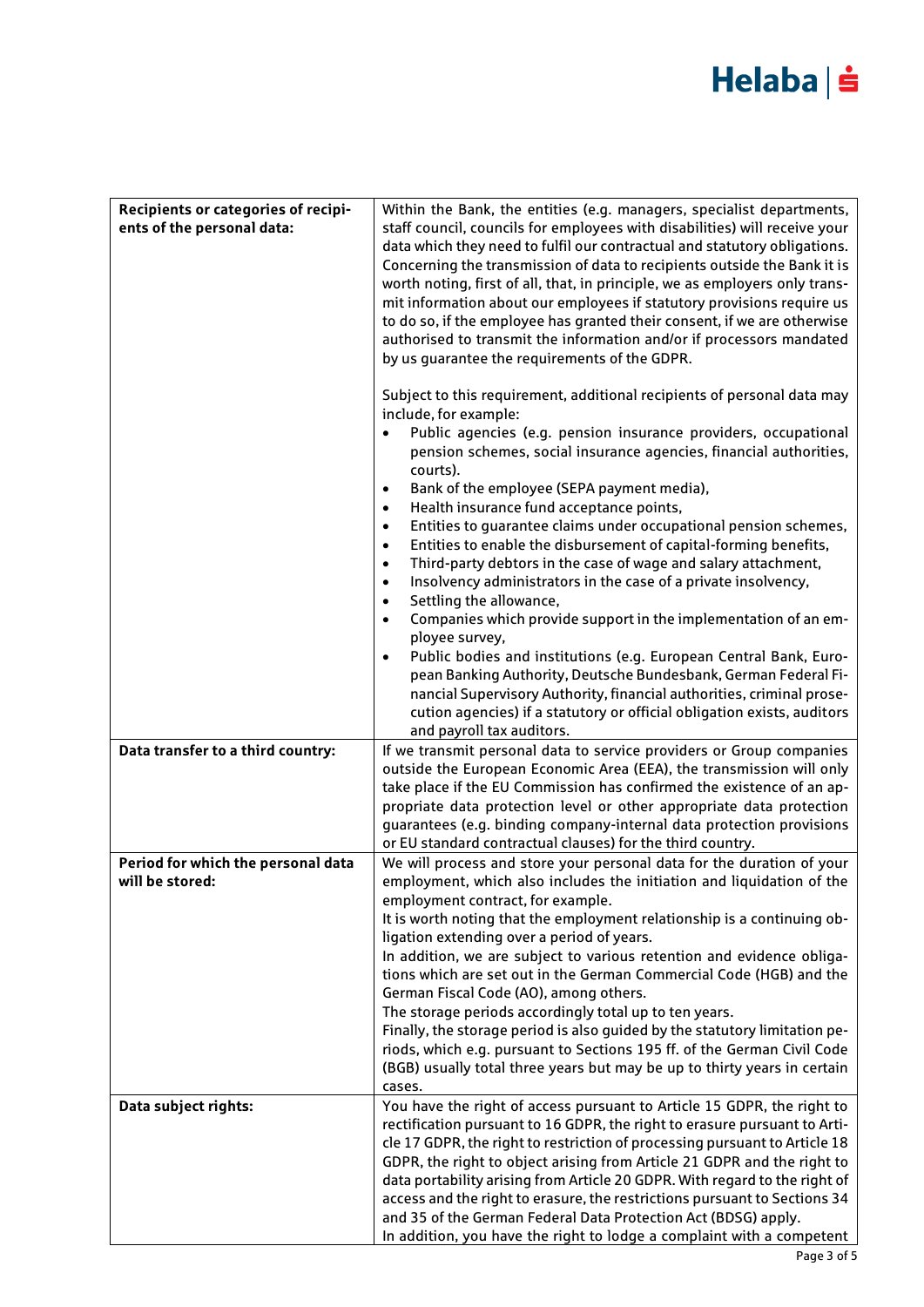|                                              | data protection supervisory authority (Article 77 GDPR in conjunction<br>with Section 19 BDSG).                                         |
|----------------------------------------------|-----------------------------------------------------------------------------------------------------------------------------------------|
|                                              |                                                                                                                                         |
|                                              | Since 1 October 2020, the competent supervisory authority for Helaba<br>has been as follows:                                            |
|                                              | The State Commissioner for Data Protection and Information Security of<br>the State of Thuringia                                        |
|                                              | Hässlerstrasse 8                                                                                                                        |
|                                              | 99096 Erfurt                                                                                                                            |
|                                              | Phone: +49-57-311-2900                                                                                                                  |
|                                              | +49-57-311-2904<br>Fax:<br>Email: poststelle@datenschutz.thueringen.de                                                                  |
|                                              | Pursuant to Section 2 (1) of the Treaty on the formation of a Joint Sav-                                                                |
|                                              | ings Bank Organization Hesse-Thuringia, the responsibility of the su-                                                                   |
|                                              | pervisory authority shall alternate between Hesse and Thuringia every                                                                   |
|                                              | four years.                                                                                                                             |
|                                              | 1 January 2024 onwards:                                                                                                                 |
|                                              | The Hesse Commissioner for Data Protection and Freedom of Infor-<br>mation                                                              |
|                                              | Gustav-Stresemann-Ring 1                                                                                                                |
|                                              | 65189 Wiesbaden                                                                                                                         |
|                                              | <b>Credit Institutions Department</b>                                                                                                   |
|                                              | Phone: +49-0611-1408-0                                                                                                                  |
|                                              | Fax:<br>+49-0611-1408-900-901                                                                                                           |
|                                              | Email: poststelle@datenschutz.hessen.de                                                                                                 |
|                                              | You may withdraw your consent to the processing of your personal                                                                        |
|                                              | data at any time. The same applies to the withdrawal of declarations                                                                    |
|                                              | of consent issued to us before the EU General Data Protection Reg-                                                                      |
|                                              | ulation came into force, i.e. before 25 May 2018. Please note that the                                                                  |
|                                              | withdrawal applies with future effect and does not affect processing                                                                    |
|                                              | undertaken before the withdrawal.                                                                                                       |
| Information on whether a duty ex-            | In the course of your employment you only need to provide the per-                                                                      |
| ists to make available the personal<br>data: | sonal data required for the establishment, implementation and ter-<br>mination of the employment relationship and the fulfilment of the |
|                                              | associated contractual obligations and the data which we are legally                                                                    |
|                                              | obliged to collect. Without these data we will usually be unable to                                                                     |
|                                              | conclude the employment contract with you.                                                                                              |
| To what extent does automated de-            | We do not, in principle, use any fully automated decision-making                                                                        |
| cision-making (including profiling)          | pursuant to Article 22 GDPR in order to establish and implement the                                                                     |
| take place in individual cases?              | employment relationship.                                                                                                                |